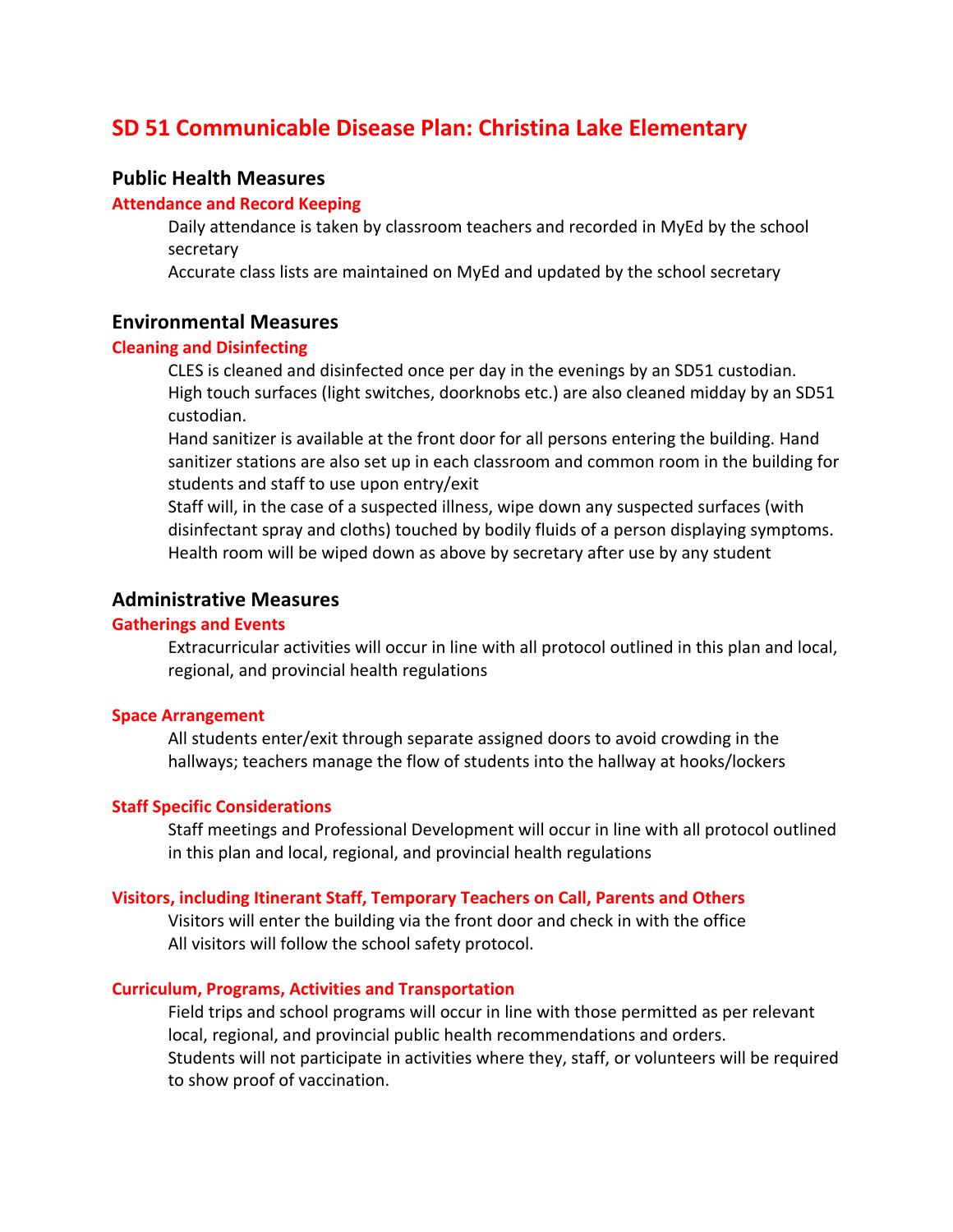#### **Food Services**

 Our breakfast program will continue to be provided in the morning Those serving breakfast will follow protocol

#### **Community Use of Schools**

 Community groups will follow all protocol outlined in this plan and local, regional, and provincial health regulations when using school facilities

#### **Water Fountains**

Students and staff can use our bottle fillers and drinking fountains

#### **Personal Measures**

### **Daily Health Checks**

 Staff, parents and students will be reminded through notices on our Facebook page and email communications to complete their daily health check using provincial checklist resource.

 A notice is posted on front door to remind visitors/staff to complete their daily health check before entering the building

#### **Stay Home When Sick / What To Do When Sick**

 As part of the daily health checks, students and staff are reminded to stay home if they are feeling unwell.

 A self-assessment tool is available online to help determine whether you should stay home or not BC Self-Assessment Tool

## **Symptoms Develop at School**

 If a staff member develops symptoms of illness while at school, they will contact the school secretary and the principal/vice principal and attempts will be made to immediately find a replacement. At this point, our continuity of learning plan may be put into place

 Where a student develops symptoms of illness while at school, they will immediately be sent to the health room to avoid potential contact with others. Our school secretary will contact the family to arrange for pick up.

#### **Returning to School After Illness**

 Staff or students may return to school after symptoms have abated and/or isolating period has elapsed. No doctor communication is needed.

#### **Hand Hygiene & Respiratory Etiquette**

 Students and staff will be encouraged and reminded regularly to follow proper hand sanitizing procedures.

 Hand cleaning can take place in each room of the school (handwashing and sanitizing stations available in most spaces; some have sanitizing only)